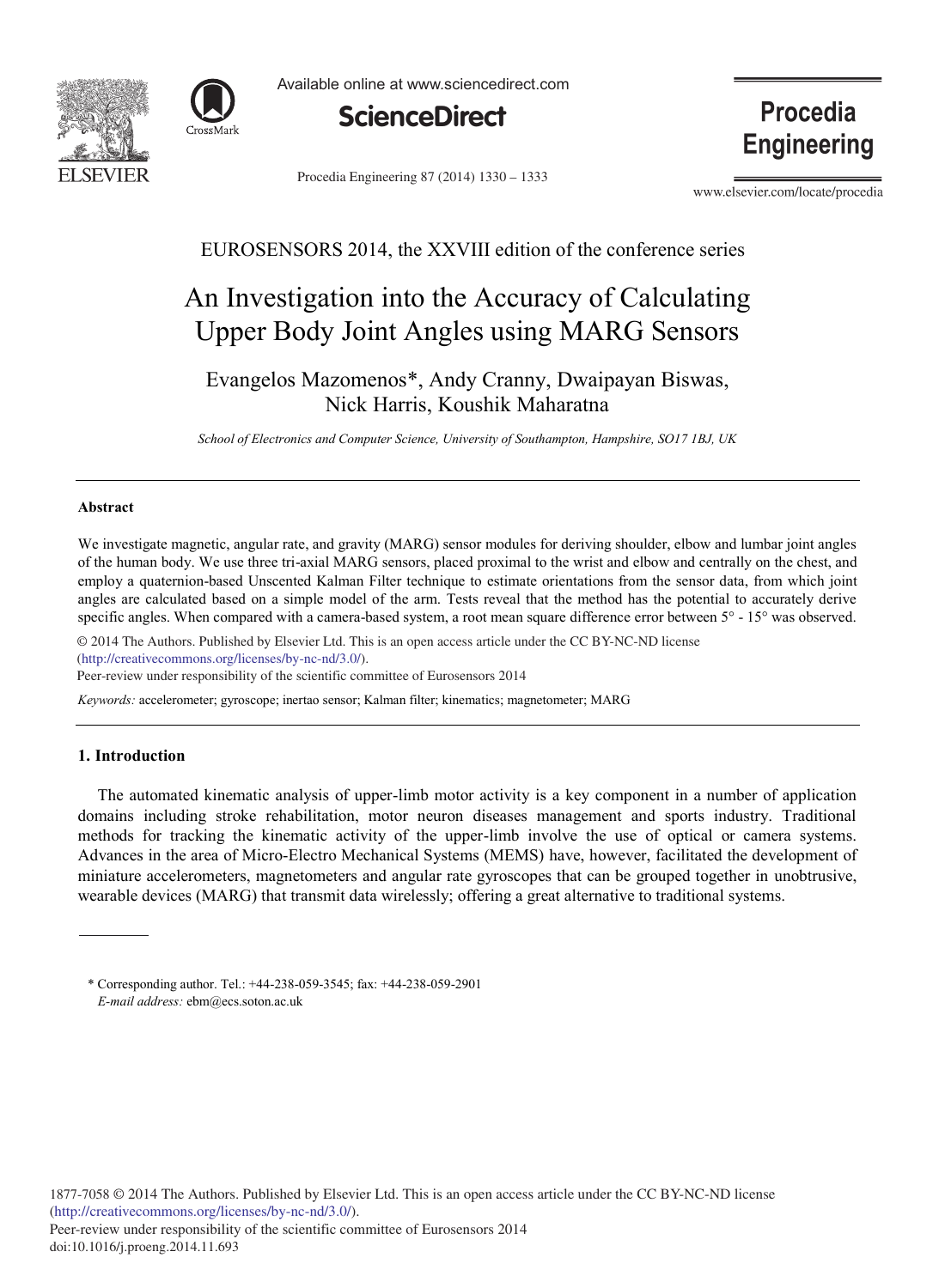#### **2. Kinematic model**

We represent the upper-limb by a simple 2-link model, as shown in Fig. 1, with MARG sensors placed in positions 2 (elbow) and 3 (wrist), while the global point of origin is considered in position 1 (shoulder). A third MARG sensor is positioned on the chest for calculating lumbar flexion/extension angle which is of key importance in rehabilitation evaluation. The quaternion-based Unscented Kalman Filter algorithm (qUKF) inspired by  $[1, 2]$ operates on the MARG data and provides the 3-D orientation of each sensor and therefore the link upon which it is attached. Following this, two position vectors for the upper-arm and forearm are defined. By considering an initial position, the 3-D coordinates and orientation of the two position vectors in the global coordinate frame can be estimated during dynamic movements, with the use of rotation matrixes obtained from the sensors orientation. Additionally, a third position vector is defined from the neck pointing downwards toward the torso. Ultimately the desired angles of motion are calculated from the orientation angles of the three sensors attached to the body and the three position vectors as defined here. The initial starting coordinates of the position vectors is considered to be known and aligned to the X-axis of the illustrated 2-link model.

#### **3. The qUKF data fusion algorithm**

The proposed qUKF orientation algorithm fuses data from tri-axial MARG sensors in order to obtain the 3-D orientation of the sensor module, and thus of the body segment to which it is attached. To achieve this, the problem of orientation estimation is formulated as a non-linear dynamical estimation problem. Orientation information is expressed in quaternions which offer the advantage of being singularity-free. To obtain drift-free orientation information, the dynamic changes in orientation measured by the gyroscope are referenced to the vector of gravity (as expressed by the accelerometer output) in order to obtain the orientation against the horizontal plane, and referenced to the vector of the local magnetic field (as expressed by the magnetometer), in order to obtain the orientation against the vertical plane. A block diagram of the qUKF algorithm is illustrated in Fig. 2.

The dynamical model includes the state vector  $(x_n)$  which contains the orientation quaternion and the angular velocity as  $[q_n, w_n]$ . The state process model is formulated by considering constant angular velocity, corrupted with noise (e<sub>n</sub>). By knowing the gyroscope output (w<sub>x</sub>, w<sub>y</sub>, w<sub>z</sub>) and the duration of each time step, the differential rotation (change in orientation) is estimated and corrected by being referenced to the accelerometer  $(a_x, a_y, a_z)$  and magnetometer outputs  $(m_x, m_y, m_z)$  after they are transformed from the global coordinate system to the sensor's coordinate system using the vectors of gravity (g) and local magnetic north (b). This is achieved through the definition of the measurement model which provides the mathematical association between the measurement vector  $[a_n, m_n]$  to the state vector. This proposed model is heavily non-linear due to the quaternion multiplications that take place. Subsequently, we employed the Unscented Kalman Filter in order to iteratively estimate the value of the state vector  $x_n$ .



Fig. 1: Representation of 2-link model for the human upper limb. Fig. 2: Process diagram of data fusion algorithm.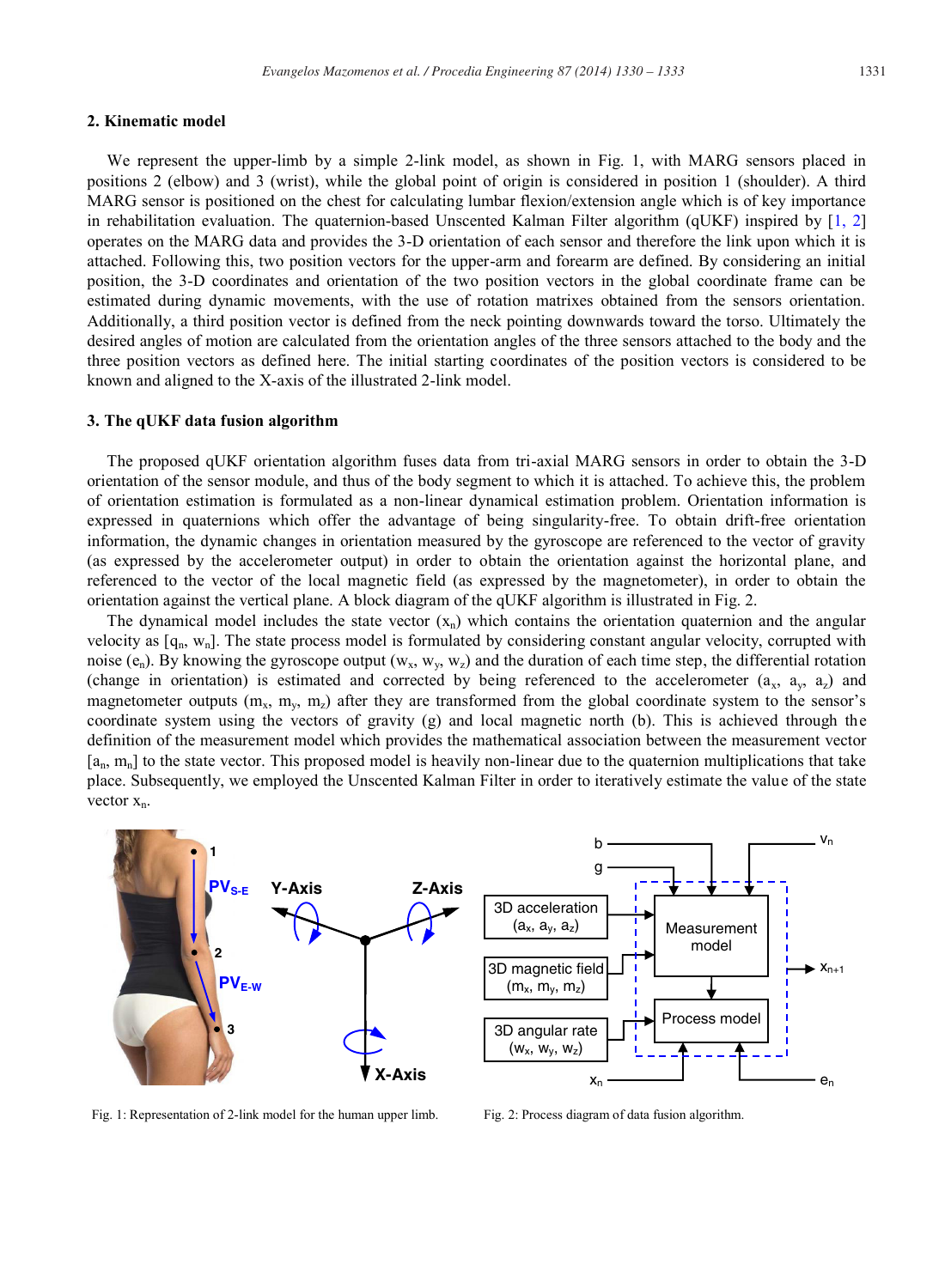150

 $100$ 

50

 $\mathbf{0}^{\mathsf{L}}_{\mathbf{0}}$ 

500



Fig. 3: Human body skeleton model obtained from Asus Xtion Pro. Fig. 4: Comparison of elbow flexion – extension angles.



1000

1500

**Time (samples)** 

2000

2500

3000

Camera based **MADC** based

#### **4. Evaluation**

To evaluate the proposed qUKF orientation determination algorithm, we conducted a series of arm motion experiments while collecting data from wireless MARG sensors attached to the wrist, elbow and chest, using the Xsens MTw module. We compared specific limb angles calculated by qUKF with those obtained from an Asus Xtion Pro camera sensor. The latter tracks body motion in real time, providing 3D coordinates of a 15 point skeleton-model, as depicted in Fig. 3. In our experiments one degree of freedom of the upper limb was investigated in each trial. We capture the entire normal motion range of each movement in steps of approximately 90° with a brief rest between them, starting from a neutral position with the arm lying motionless at the side of the body.

#### **5. Discussion**

Representative examples from our experiments are illustrated in Fig. 4 to Fig. 8, while Table 1 lists the achieved level of performance in terms of the root mean square difference error (RMSD) between the two systems. Note that elbow pronation-supination cannot be calculated from the camera sensor, hence the RMSD is not reported for this case. Some errors (cf. Fig. 4) are attributed to the camera sensor losing its ability to track the notional 'markers' of the skeleton model. This is a common case for camera sensors since they require un-hindered line-of-sight.





Fig. 5: Comparison of shoulder flexion – extension angles. Fig. 6: Comparison of shoulder abduction – adduction angles.